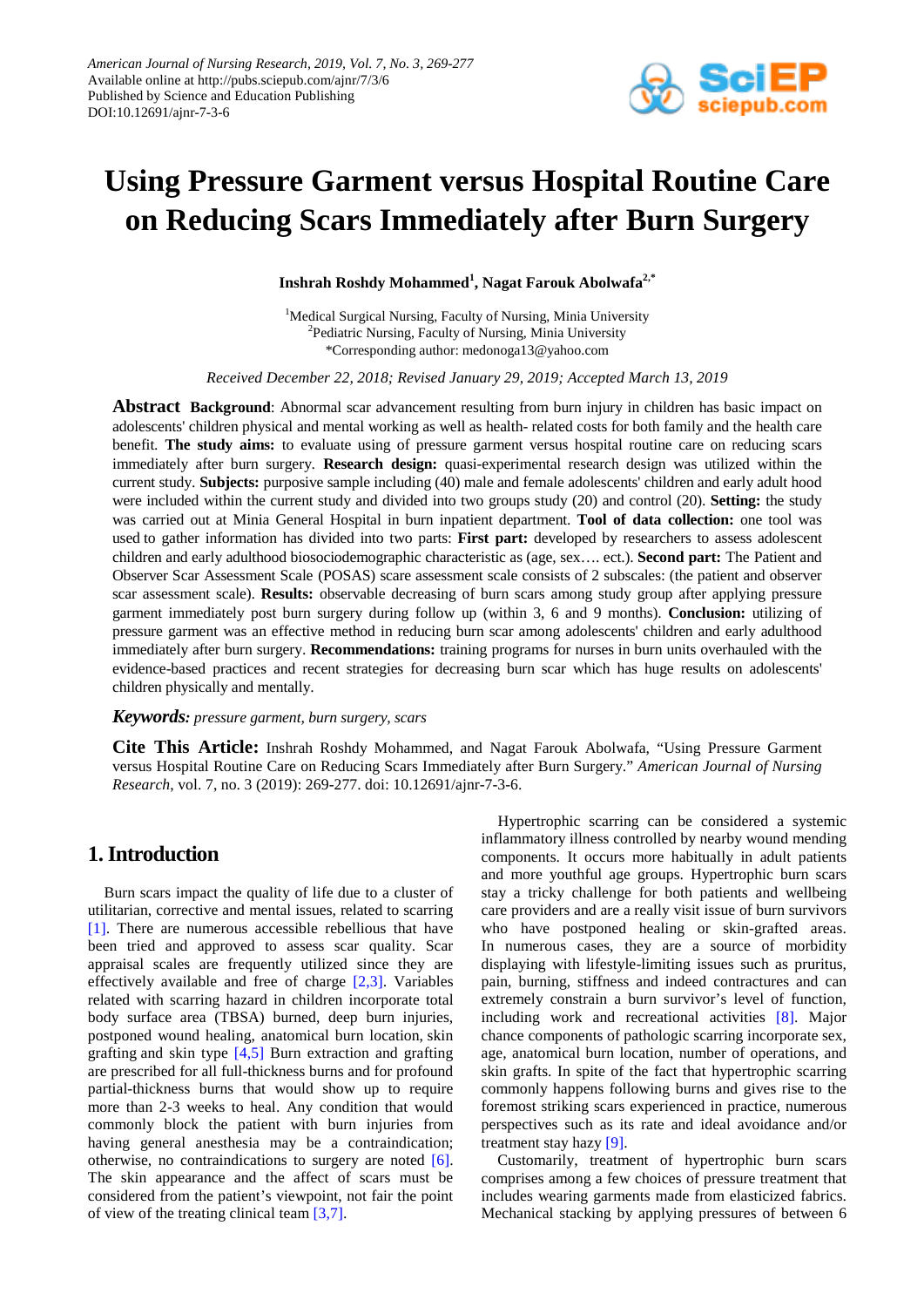and 50 mmHg is routinely utilized to treat, control or avoid a number of therapeutic and pathologic conditions. Ever since that time, among all shapes of noninvasive preservationist administration modalities, pressure treatment by implies of wearing custom-made or commercially accessible pressure garments advanced to gotten to be one of the most noninvasive scar management alternatives. It is broadly utilized around the world and is well substantiated within the writin[g \[10,11\].](#page-7-7)

avoidance or scar itch decrease are started to diminish scar and keep up fast mediation, thickness, erythema and pliability with the extreme objective of keeping up or moving forward by and large appearance of the scar and quality of life [\[12\].](#page-7-8) A meta-analysis of studies of pressure garment treatment viability, a later precise survey of noninvasive scar intercessions as pressure garments and a longitudinal study of scarring in individuals with burns getting standard scar administration, have bolstered the significance of measuring scar thickness. Scar thickness has been found to be the characteristic that most clearly recognizes typical scar and typical skin from hypertrophic scars up to 12 months post burn [\[13,14\].](#page-7-9)

Around 80% of patients after burn injury endure from itching post release and has been detailed to continue for a drawn out period post burn. This symptom encompasses a supported weakening effect on patients, impacting wound mending, mental prosperity and engagement in activities of day by day living [\[15,16\].](#page-8-0) Pressure garment treatment moreover works to normalize cellular forms; be that as it may, it does this through mechanical pressure. Pressures of 6 to 50 mmHg are hypothesized to diminish capillary stream. [\[12\]](#page-7-8) past studies have centered exclusively on the adequacy of scar management intercessions in connection to physical scar characteristics such as itch, height, pain [\[17,18\].](#page-8-1)

Pressure garments are the foremost successful and comfortable treatment for hypertrophic burn scars. To be compelling, pressure garments treatment ought to be kept up for at slightest 6 to 12 months. Patients are teaching to wear pressure garments 23 hours each day and superior comes about are watched on the off chance that pressure garments treatment is started prophylactically as early as 2 weeks taking after wound closure. Clearly, pressure garments conveyed amid this sort of treatment determines efficacy and complications which will be due to abundance pressure or erroneous pressure garments application [\[19\].](#page-8-2) The pressure garment progress general body "homeostasis and burn homeostasis. The study review analysing the accessible information around pressure garments treatment of burn homeostasis in arrange to conceivably build up evidence-based rules for this management methodology that would adjust benefits with costs and conceivable complications [\[20,21\].](#page-8-3)

It is vital that the anticipation and administration of burn scars is ideal to diminish the effect of scar sequelae, such as itch, on psychosocial advancement and health-related quality of life counting the child's capacity to autonomously total day by day exercises; and to avoid future obtrusive scar intercessions [\[11\].](#page-7-10) The pressure garment treatment prescribed wearing time, 23 hour per day until scar development and the require for standard substitution of garments [\[18\].](#page-8-4)

#### **1.1. Significant of the Study**

A burn is an injury to the skin or other natural tissue basically caused by heat or due to radiation, radioactivity, electricity, contact or contact with chemicals. An estimated 180 000 deaths every year are caused by burns the endless larger part happen in low- and middle-income countries [\[22\].](#page-8-5)

Anomalous scars have a recorded predominance rate of 32 to 72% post burn and are characterized as scars with physical and tactile side effects that effect on health-related quality of life due to itch, raising, torment, snugness and contracture arrangement [11].

In children, scarring has considerable repercussions for the child's physical and mental working [\[11,23\].](#page-7-10) So the current study was exceptionally imperative and beneficial in terms of quality of care and life for participants to lessening their post burn scars and mainting as conceivable physically and psychosocially functioning.

#### **1.2. The Aim of the Study**

The aim of this study to evaluate the using of pressure garment versus hospital routine care on reducing scars immediately after burn surgery.

#### **1.3. Research Design**

Quasi-experimental research design.

## **2. Subjects & methods**

#### **2.1. Setting**

This study was done at Minia General Hospital in burn inpatient department which affiliated to Ministry of Health Egypt.

#### **2.2. Sample**

Purposive sample, including: (40 males and females adolescents' children and early adulthood groups similarly separated into two groups study (20) and control (20).

#### **2.3. Inclusion Criteria**

The consideration criteria are adolescents children and early adulthood with a burn injury who are overseen within the acute stage post burn or who get burn scar reconstructive surgery and children who get skin grafting; children with wounds that have not healed by day 17 post burn; adolescents children and early adulthood have scar in upper and lower extremities at Minia General Hospital who are accompanied by a parent, who is able to provide informed consent Children able to communicate will be enlisted within the study.

#### **2.4. Exclusion criteria**

Adolescents' children and early adulthood with comorbidities disarranges that might impact the results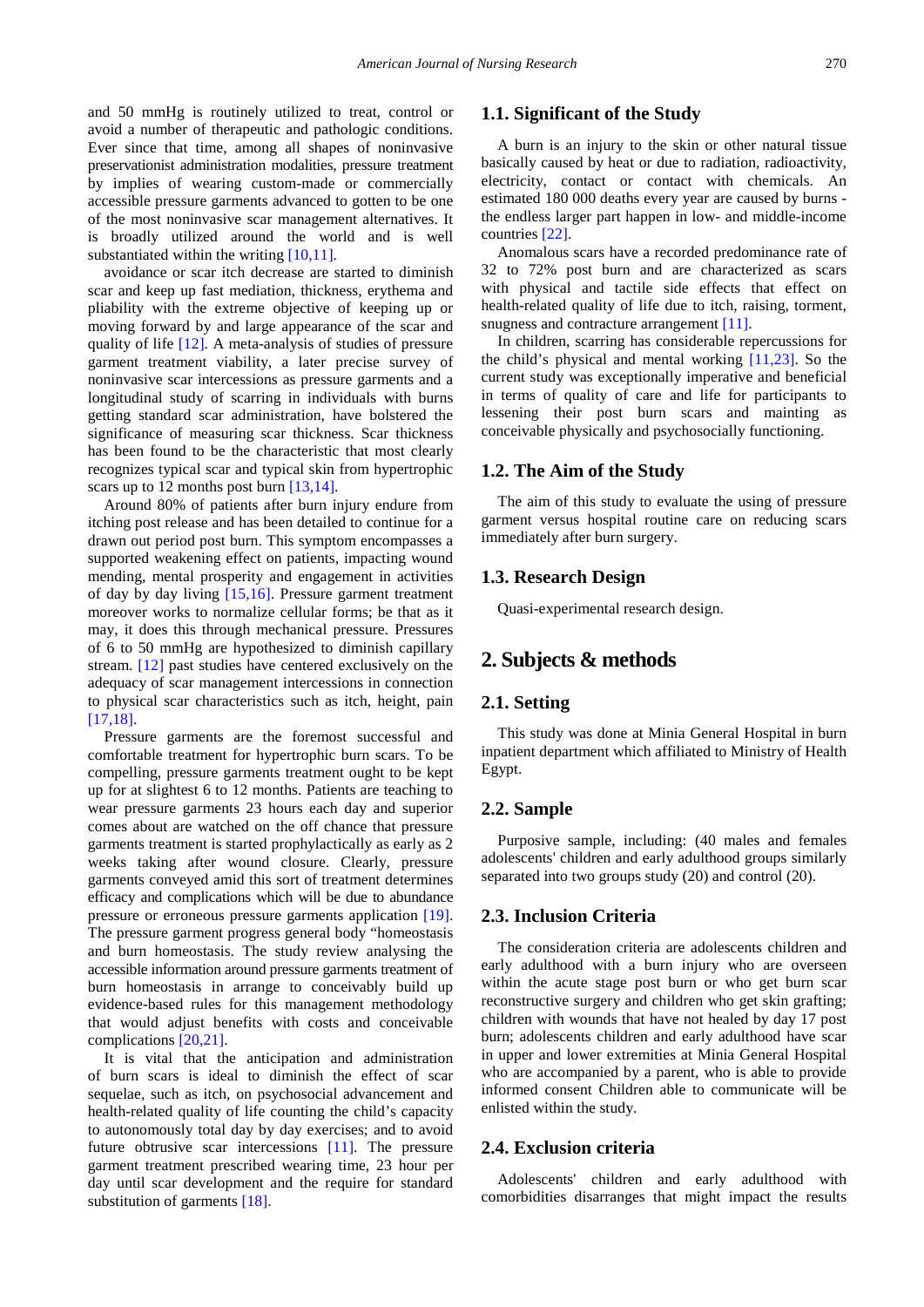(such as a dermatological disorder). Adolescents' children and early adulthood who have repetitive of skin joining operation.

**Tools of data collection:** one tool was used to collect data has two parts:

Part I: Adolescents' children and early adulthood biosociodemographic characteristic: (Personal data: as adolescence and early adulthood sex, age, address, education level).

Part II: The Patient and Observer Scar Assessment Scale (POSAS) was adopted from **Van der Wal, et al., [\[24\];](#page-8-6) Simons, et al., [\[25\]](#page-8-7)** were introduced, which aimed at measuring the quality of scar tissue. The Patient and Observer Scar Assessment Scale (POSAS) were consists of 2 subscales: The Patient Scale (PS) and the Observer Scale (OS). The first subscale the Observer Scar Assessment Scale includes six items: thickness, surface area, pigmentation, vascularization, pliability and relief. the researchers were modified the second subscale the Patient Scar Assessment Scale through not assess the thickness, rehief, pliability and color because it was assessed in observer first subscale items and the researchers were assess the pain and pruritus items only. All items were evaluated on numerical rating scales ranging from 1 to 10 no. (1) indicating normal skin but no. (10) indicating the worst imaginable scar or sensation). All items are summed to give a total scar score and therefore, a higher score represents a poorer scar quality and a lower score represents a normal skin. Scare thickness was evaluated by ultrasonography. The Patient and Observer Scar Assessment Scale (POSAS) was evaluated after 3, 6 and 9 months. The researchers were fulfilled of all items of the (POSAS) scale.

In observer component, all parameters consisted of additional category: vascularity: (pale, pink, red, purple or mix); pigmentation: (hypopigmentaion, hyperpigmentaion or mix); thickness: (thicker or thinner); relief: (more, less or mix); pliability: (supple, stiff or mix); surface area: (expansion, contraction or mix) [\[25,26\].](#page-8-7) 

Concurring to the author the definitions of this scale items utilized within the patient and observer scar assessment scale. Vascularity: Nearness of vessels in scar tissue evaluated by the amount of redness, tried by the amount of blood return after whitening with a slide glass. Pigmentation: Brownish coloration of the scar by pigment (melanin); apply slide glass to the skin with moderate pressure to dispense with the impact of vascularity. Thickness: normal remove between the subcutical-dermal border and the epidermal surface of the scar. Relief: the degree to which surface abnormalities are show. Pliability: suppleness of the scar tried by wrinkling the scar between the thumb and index finger. Surface area: surface area of the scar in connection to the first wound area [\[24\]](#page-8-6)**.**

#### **2.5. Validity and Reliability**

The tool was tested the content validity by a jury of three specialists within the field of the study to test the content validity of tool and vital adjustments were done. Reliability of the tool was performed to affirm its consistency utilizing Cronbach's alpha coefficient strategy.

#### **2.6. Pilot Study**

A pilot considers on (10 %) 4 adolescents' children and early adulthood was conducted at Minia General Hospital. A pilot study was conducted to test clarity & completeness of the study tools and to decide the time required to fill each instrument. Concurring to the results of pilot, the required adjustment, exclusions and/or increments were done. A jury acceptance of the ultimate forms was secured some time recently genuine study work and the reliability was assessed in a pilot study by measuring their inner consistency utilizing Cronbach's alpha coefficient strategy.

#### **2.7. Ethical Consideration**

The verbal assent was gotten from all adolescents' children and early adulthood and their parents ought to participate within the study and the nature and reason of the consider were clarified to them, The researchers at first presented themselves to all discretionary subjects and they were guaranteed that the collected information would be absolutely secret, and namelessness was guaranteed and They were informed that interest is intentional which they might withdraw at any time of the study.

#### **2.8. Procedures**

Participants were received routine care for the acute burn injury as determined by the burns multidisciplinary team in Minia General Hospital in burned inpatient department, were provided for control groups for (adolescents' children and early adult hood) as the following (vital signs, I.V. fluids, dressing of skin grafts, tetanus prophylaxis, analgesia and antibiotic medication) while, the routine care and using pressure garment for study groups were provided to study group after burn graft. After take consent from participate in the current study, the baseline assessment was completed. Data collection was taken approximately 20 min at baseline, every 3, 6 and 9 months after using of pressure garment during follow up in inpatient burn department by using. The Patient and Observer Scar Assessment Scale (POSAS) were consists of 2 subscales: The Patient Scale (PS) and the Observer Scale (OS). The first subscale the Observer Scar Assessment Scale include six items: thickness, surface area, pigmentation, vascularization, pliability and relief. The researchers were modified the second subscale the Patient Scar Assessment Scale through not assess the thickness, rehief, pliability and color because it was assessed in observer first subscale items and the researchers were assess the pain and pruritus items only. All items were evaluated on numerical rating scales ranging from 1 to 10 no. (1) indicating normal skin but no. (10) indicating the worst imaginable scar or sensation). All items are summed to give a total scar score and therefore, a higher score represents a poorer scar quality and a lower score represents a normal skin. Scare thickness was evaluated by ultrasonography. The Patient and Observer Scar Assessment Scale (POSAS) were evaluated after 3, 6 and 9 months. The researchers were fulfilled of all items of the (POSAS) scale. To be sure the patient's compliance with pressure garment application the researchers were called participants telephony every 2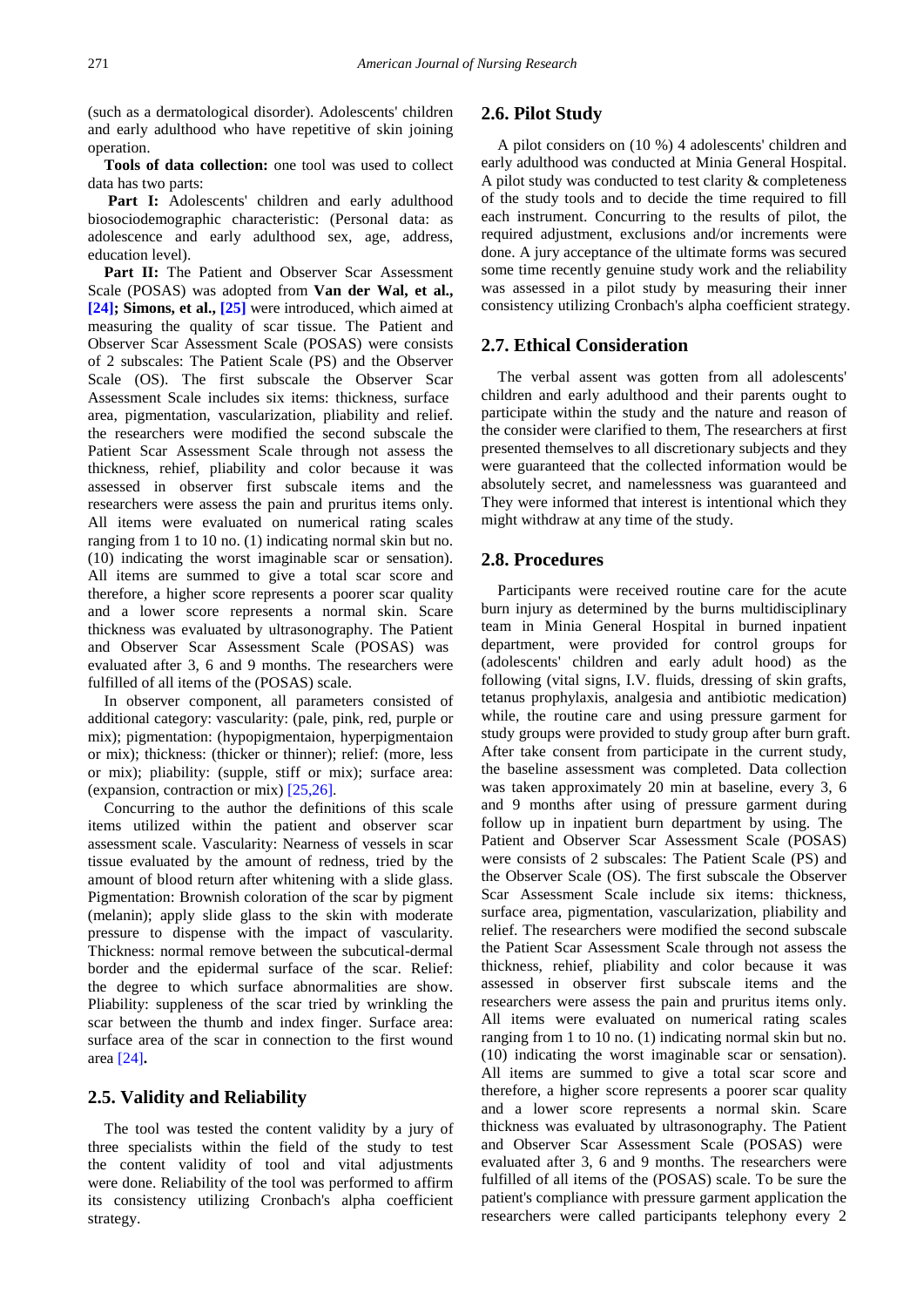weeks at inpatient burn department during follow up period post discharge. Pressure garment was offered free without payment for study groups to be reusable after washing and cleaning for 23 hours per day during study duration**.**

#### **2.9. Limitation of the Study**

- 1. Cost of the pressure garment therapy is high, and the hospital didn't give any support or facilities to apply this study.
- 2. Noncooperation from physicians and the nurses in the beginning of the study although there was an explanation about purpose of the study was done from the researcher.

#### **2.10. Statistical Analysis of Data**

Data were summarized, tabulated and presented using descriptive statistics in the form of frequency distribution, percentages, means and the standard deviations. A statistical package for the social science (SPSS), version (20) was used for statistical analysis of the data, as it contains the test of significance given in standard statistical books. Qualitative data were expressed as frequency and percentage; qualitative studied variables were compared using Chi-square test. Correlation coefficient was done by using Pearson correlation test. Statistical significance used at P. value <0.05.

## **3. Result**

<span id="page-3-1"></span>[Table 1](#page-3-0) & [Figure 1](#page-3-1) shows the percentage of the distribution of the study and control groups as regards socio demographic characteristics, it shows that, the mean average age among the study group was  $18.7 \pm 3.1$  years. Equal sample of male and female in study group while 60% from female and 40% male among the control group. As regard to level of education among both the study and control group 50% were Secondary School and Diploma. (65%, 60%); respectively were not worked in study and control groups. Most of the study sample in the study and the control groups were lived in rural area constituted (85% & 95%); respectively. Related to the site of burn (75%, 65%); respectively of adolescents' children has upper extremities burn scar in study groups and control group.

**Table 1. Socio demographic characteristics of the study & the control groups (n= 40)**

<span id="page-3-0"></span>

|                                    |                |               | Groups                   |               |  |  |
|------------------------------------|----------------|---------------|--------------------------|---------------|--|--|
| Socio demographic data             | Study $(n=20)$ |               | Control $(n=20)$         |               |  |  |
|                                    | N              | $\frac{0}{0}$ | N                        | $\frac{0}{0}$ |  |  |
| Age / years                        |                |               |                          |               |  |  |
| • Early adolescents' (10:13 years) | 8              | 40            | 8                        | 40            |  |  |
| · Middle adolescents' (14:16years) | $\mathfrak{D}$ | 10            | $\overline{\mathcal{L}}$ | 20            |  |  |
| • Late adolescents' (17:19 years)  | 5              | 25            | $\overline{\mathcal{L}}$ | 20            |  |  |
| • Early adult hood (19:21 years)   | 5              | 25            | 4                        | 20            |  |  |
| $Mean + SD$                        | $18.7 \pm 3.1$ |               | $17.7 \pm 3.1$           |               |  |  |
| <b>Gender</b>                      |                |               |                          |               |  |  |
| • Male                             | 10             | 50            | 8                        | 40            |  |  |
| • Female                           | 10             | 50            | 12                       | 60            |  |  |
| <b>Level of education</b>          |                |               |                          |               |  |  |
| • Illiterate                       | $\theta$       | $\Omega$      | $\overline{2}$           | 10            |  |  |
| • Read and write                   | 9              | 45            | 8                        | 40            |  |  |
| • Secondary school and diploma     | 10             | 50            | 10                       | 50            |  |  |
| · University student               | 1              | 5             | $\Omega$                 | $\theta$      |  |  |
| <b>Employment status</b>           |                |               |                          |               |  |  |
| $\bullet$ Work                     | 3              | 15            | 6                        | 30            |  |  |
| $\bullet$ Not work                 | 13             | 65            | 12                       | 60            |  |  |
| • House wife                       | $\overline{4}$ | 20            | $\mathfrak{D}$           | 10            |  |  |
| <b>Residence</b>                   |                |               |                          |               |  |  |
| $\bullet$ Rural                    | 17             | 85            | 19                       | 95            |  |  |
| • Urban                            | 3              | 15            | $\mathbf{1}$             | 5             |  |  |
| <b>Location of burn scar</b>       |                |               |                          |               |  |  |
| • Upper extremities                | 15             | 75            | 13                       | 65            |  |  |
| • Lower extremities                | 5              | 25            | 7                        | 35            |  |  |



**Figure 1.** Socio demographic characteristics of the study  $\&$  the control groups (n= 40)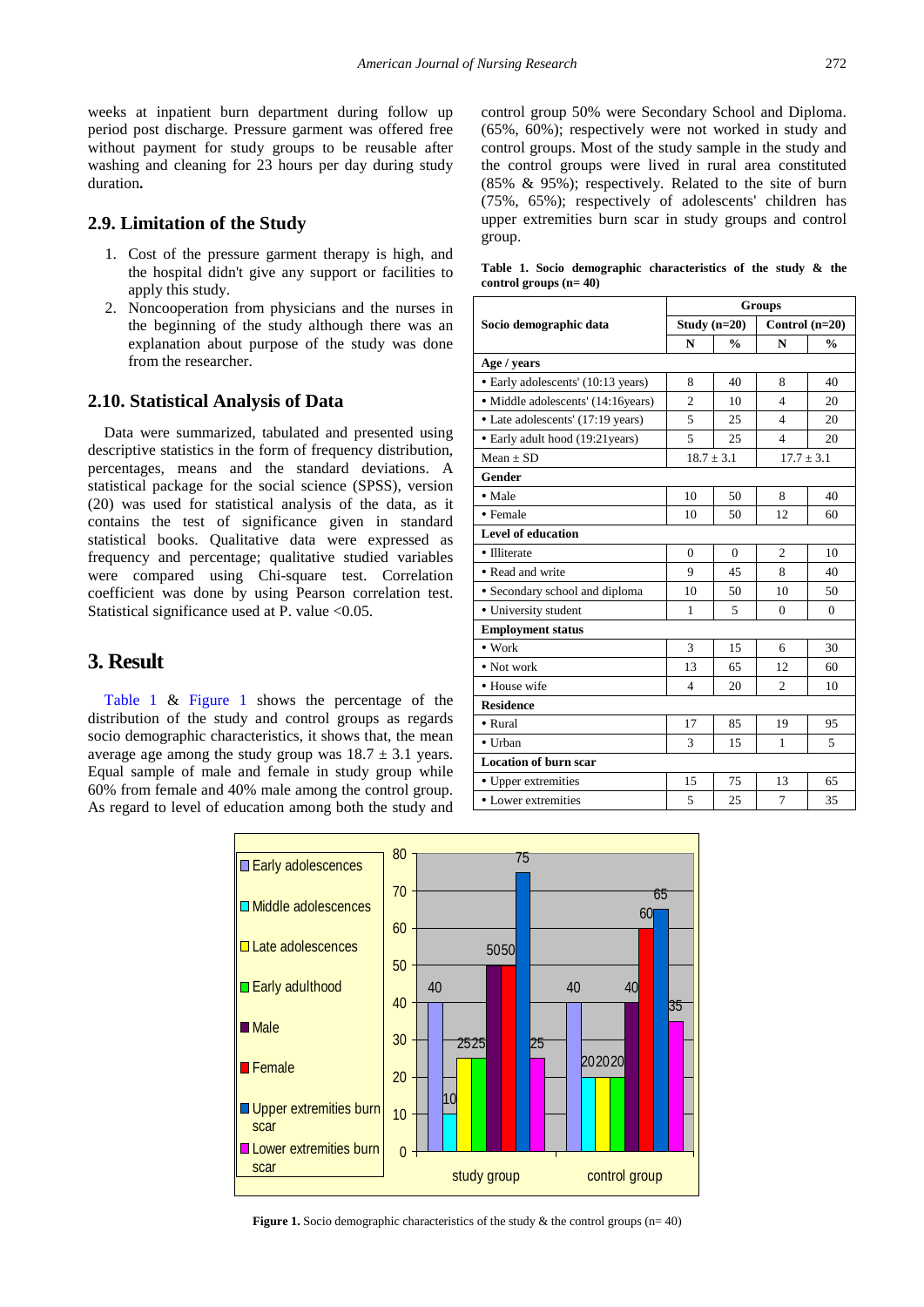[Table 2](#page-4-0) presents comparison between study and control groups regard Observer sub-Scale (OS) during follow up phases (after three, six and nine months) after their pressure garment application. There was observable highest percentage in normal skin ranks in all scale items except one item (thickness) through follow up phases (three, six and nine months) (50%, 75%, 80%); respectively among study group when applying pressure garment. While reverse results occur among control group. [Table 3](#page-4-1) & [Figure 2](#page-5-0) Results revealed that nearly similar percentages where founded among normal skin ranks for study group regard PS. scale (pain, pruritus) during their observation in follow up phases (after three, six and nine months) after they applying of pressure garment.

[Table 4](#page-5-1)  $\&$  [Figure 3,](#page-6-0) and [Figure 4](#page-6-1) illustrates that, the relation between the socio demographic data for the study and control groups and results of total mean of POSAS scar assessment scale during follow up phases.

There were statistically significant relations between the socio demographic data for study and control groups and results regards POSAS scar assessment scale items.

**Table 2. Comparison between study and control groups regard the Observer sub-Scale (OS) during follow up phases (after three, six and nine months) after their pressure garment application n=40** 

<span id="page-4-0"></span>

|                        |                      | Study groups $(n=20)$<br>N(%)    |                       | Control groups (n=20)<br>N(%)    |         |           |  |
|------------------------|----------------------|----------------------------------|-----------------------|----------------------------------|---------|-----------|--|
| <b>Items</b>           | Normal skin<br>N(% ) | Worst scar<br>imaginable $N$ (%) | Normal skin N<br>(% ) | Worst scar<br>imaginable $N(\%)$ | T. test | P. value  |  |
| <b>Thickness</b>       |                      |                                  |                       |                                  |         |           |  |
| 3months                | 10(50)               | 8(40)                            | 4(20)                 | 16(30)                           | 6.3     | $0.003**$ |  |
| 6months                | 15(75)               | 5(25)                            | 7(35)                 | 13(65)                           |         |           |  |
| 9months                | 16(80)               | 4(20)                            | 7(35)                 | 13(65)                           |         |           |  |
| Surface area           |                      |                                  |                       |                                  |         |           |  |
| 3months                | 12(60)               | 8(40)                            | 4(20)                 | 16(80)                           | 5.2     | 0.07      |  |
| 6months                | 14(70)               | 6(30)                            | 6(30)                 | 14(70)                           |         |           |  |
| 9months                | 17(85)               | 3(15)                            | 8(40)                 | 12(60)                           |         |           |  |
| Pigmentation           |                      |                                  |                       |                                  |         |           |  |
| 3months                | 10(50)               | 10(50)                           | 5(25)                 | 15(75)                           | 6.4     | 0.06      |  |
| 6months                | 15(75)               | 5(25)                            | 7(35)                 | 13(65)                           |         |           |  |
| 9months                | 17(85)               | 3(15)                            | 8(40)                 | 12(60)                           |         |           |  |
| <b>Vascularization</b> |                      |                                  |                       |                                  |         |           |  |
| 3months                | 11(55)               | 9(45)                            | 8(40)                 | 12(60)                           | 5.4     | $0.001**$ |  |
| <b>6months</b>         | 16(80)               | 4(20)                            | 8(40)                 | 12(60)                           |         |           |  |
| 9months                | 18(90)               | 2(10)                            | 11(55)                | 9(45)                            |         |           |  |
| <b>Pliability</b>      |                      |                                  |                       |                                  |         |           |  |
| 3months                | 12(60)               | 8(40)                            | 7(35)                 | 13(65)                           | 7.3     | $0.001**$ |  |
| <b>6months</b>         | 17(85)               | 3(15)                            | 8(40)                 | 12(60)                           |         |           |  |
| 9months                | 18(90)               | 2(10)                            | 10(50)                | 10(50)                           |         |           |  |
| <b>Relief</b>          |                      |                                  |                       |                                  |         |           |  |
| 3months                | 13(65)               | 7(35)                            | 5(25)                 | 15(75)                           | 6.3     | $0.002**$ |  |
| 6months                | 17(85)               | 3(15)                            | 6(30)                 | 14(70)                           |         |           |  |
| 9months                | 18(90)               | 2(10)                            | 7(35)                 | 13(65)                           |         |           |  |

\*\*= highly significant.

**Table 3. Comparison between study and control groups regard the Patient sub-Scale (PS) during follow up phases (after three, six and nine months) after their pressure garment application n=40**

<span id="page-4-1"></span>

| <b>Items</b>    |                    | Study groups $(n=20)$<br>N(%) |             | Control groups $(n=20)$<br>N(% | T. test | P. value  |  |
|-----------------|--------------------|-------------------------------|-------------|--------------------------------|---------|-----------|--|
|                 | <b>Normal</b> skin | Worst scar imaginable         | Normal skin | Worst scar imaginable          |         |           |  |
| Pain            |                    |                               |             |                                |         |           |  |
| 3 months        | 8(40)              | 12(60)                        | 6(30)       | 14(70)                         | 6.5     | $0.001**$ |  |
| 6 months        | 12(60)             | 8(40)                         | 7(35)       | 13(65)                         |         |           |  |
| 9 months        | 18(90)             | 2(10)                         | 9(45)       | 11(55)                         |         |           |  |
| <b>Pruritus</b> |                    |                               |             |                                |         |           |  |
| 3 months        | 7(35)              | 13(70)                        | 5(25)       | 15(75)                         | 7.3     | $0.000**$ |  |
| 6 months        | 13(65)             | 7(35)                         | 7(35)       | 13(65)                         |         |           |  |
| 9 months        | 17(85)             | 3(15)                         | 8(40)       | 12(60)                         |         |           |  |

\*\*= highly significant.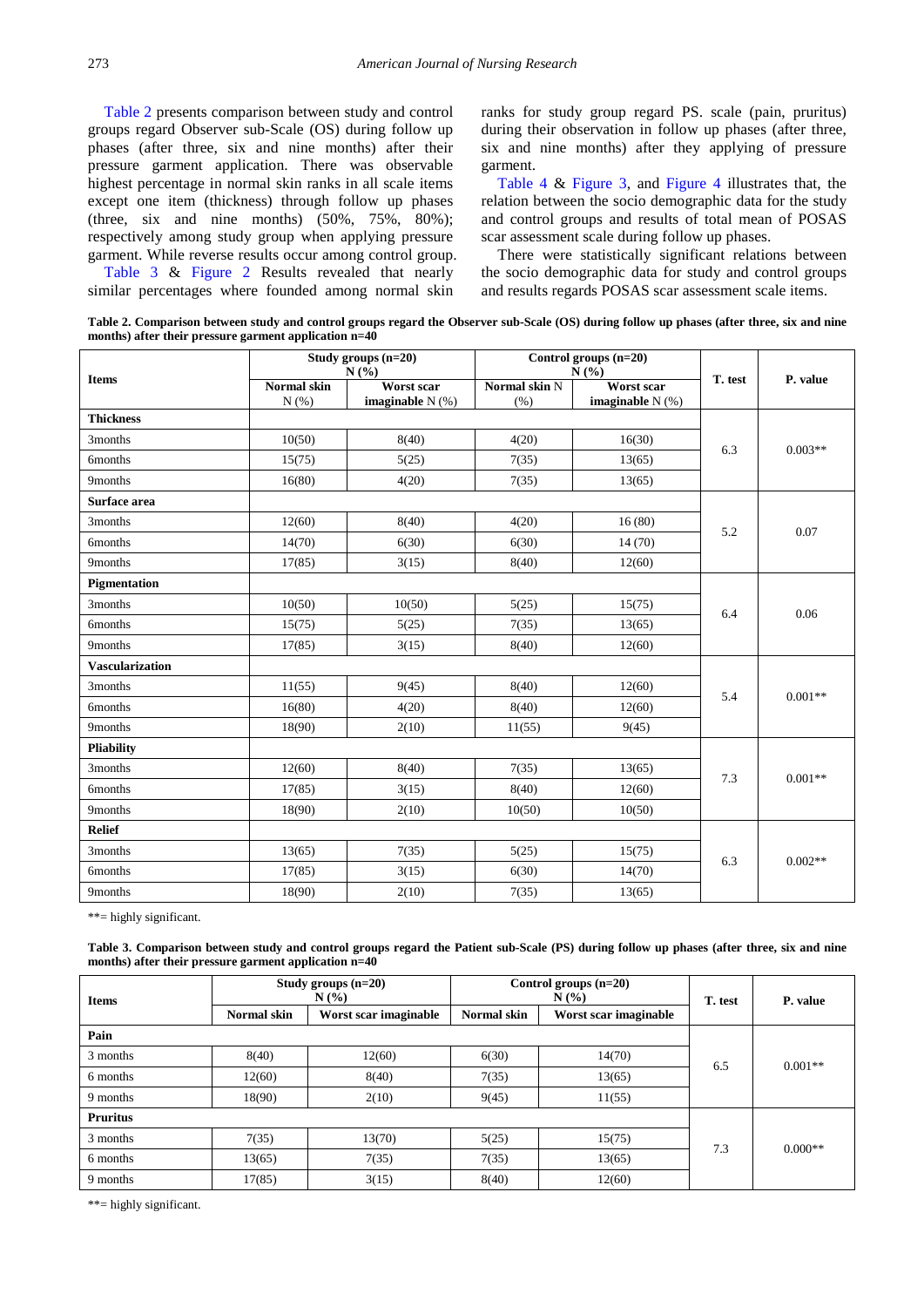<span id="page-5-0"></span>

Figure 2. Comparison between study and control groups regard the Patient sub-Scale (PS) during follow up phases (after three, six and nine months) after their pressure garment application n=40

| Table 4. The relation between the socio demographic data for the study and control groups and results of total mean of POSAS scar assessment |  |
|----------------------------------------------------------------------------------------------------------------------------------------------|--|
| scale during follow up phases $n = 40$                                                                                                       |  |

<span id="page-5-1"></span>

|                                      | <b>Normal Skin</b> |                |                      |               | <b>Worst Scar Imaginable</b> |                |                  |               |                         |  |
|--------------------------------------|--------------------|----------------|----------------------|---------------|------------------------------|----------------|------------------|---------------|-------------------------|--|
| Socio demographic data               | Study group        |                | <b>Control</b> group |               | Study group                  |                | Control group    |               | P. value                |  |
|                                      | ${\bf N}$          | $\frac{0}{0}$  | ${\bf N}$            | $\frac{0}{0}$ | ${\bf N}$                    | $\frac{0}{0}$  | $\mathbf N$      | $\frac{0}{0}$ |                         |  |
| Age / years                          |                    |                |                      |               |                              |                |                  |               |                         |  |
| - Adolescents' children (10:19years) | 11                 | 55             | 5                    | 25            | $\overline{4}$               | 20             | 11               | 55            | $X^2=0.75$              |  |
| - Early adulthood (19:21 years)      | 3                  | 15             | $\overline{2}$       | 10            | 2                            | 10             | 2                | 10            | $0.00*$                 |  |
| <b>Gender</b>                        |                    |                |                      |               |                              |                |                  |               |                         |  |
| • Male                               | 6                  | 30             | 3                    | 15            | $\overline{4}$               | 20             | 5                | 25            | $X^2 = 0.55$<br>$0.02*$ |  |
| • Female                             | 8                  | 40             | $\overline{4}$       | 20            | $\overline{2}$               | 10             | 8                | 40            |                         |  |
| <b>Level of education</b>            |                    |                |                      |               |                              |                |                  |               |                         |  |
| • Illiterate                         | $\theta$           | $\overline{0}$ | $\overline{0}$       | $\mathbf{0}$  | $\Omega$                     | $\overline{0}$ | $\overline{c}$   | 10            | $X^2 = 0.77$<br>$0.03*$ |  |
| • Read and write                     | 5                  | 25             | 5                    | 25            | $\overline{4}$               | 20             | $\overline{3}$   | 15            |                         |  |
| • Secondary school and diploma       | 8                  | 40             | $\overline{2}$       | 10            | $\overline{2}$               | 10             | 8                | 40            |                         |  |
| • University student                 | $\mathbf{1}$       | 5              | $\overline{0}$       | $\mathbf{0}$  | $\mathbf{0}$                 | $\overline{0}$ | $\mathbf{0}$     | $\mathbf{0}$  |                         |  |
| <b>Employment status</b>             |                    |                |                      |               |                              |                |                  |               |                         |  |
| $\bullet$ Work                       | $\mathbf{1}$       | 5              | $\overline{2}$       | 10            | 2                            | 10             | $\overline{4}$   | 20            | $X^2=0.70$<br>$0.02*$   |  |
| $\bullet$ Not work                   | 10                 | 50             | $\overline{4}$       | 20            | 3                            | 15             | 8                | 40            |                         |  |
| • House wife                         | 3                  | 15             | $\mathbf{1}$         | 5             | 1                            | 5              | $\mathbf{1}$     | 5             |                         |  |
| <b>Residence</b>                     |                    |                |                      |               |                              |                |                  |               |                         |  |
| • Rural                              | 13                 | 65             | 6                    | 30            | $\overline{4}$               | 20             | 13               | 65            | $X^2=0.55$<br>$0.02*$   |  |
| • Urban                              | $\mathbf{1}$       | 5              | $\mathbf{1}$         | 5             | 2                            | 10             | $\boldsymbol{0}$ | $\mathbf{0}$  |                         |  |
| <b>Location of burn scar</b>         |                    |                |                      |               |                              |                |                  |               |                         |  |
| • Upper extremities                  | 10                 | 50             | 5                    | 25            | 5                            | 25             | 8                | 40            | $X^2=0.52$<br>$0.03*$   |  |
| • Lower extremities                  | $\overline{4}$     | 20             | $\overline{2}$       | 10            | 1                            | 5              | 5                | 25            |                         |  |

\*= Significant

- The mean of normal skin in study group =14

- The mean of normal skin in control group = 7.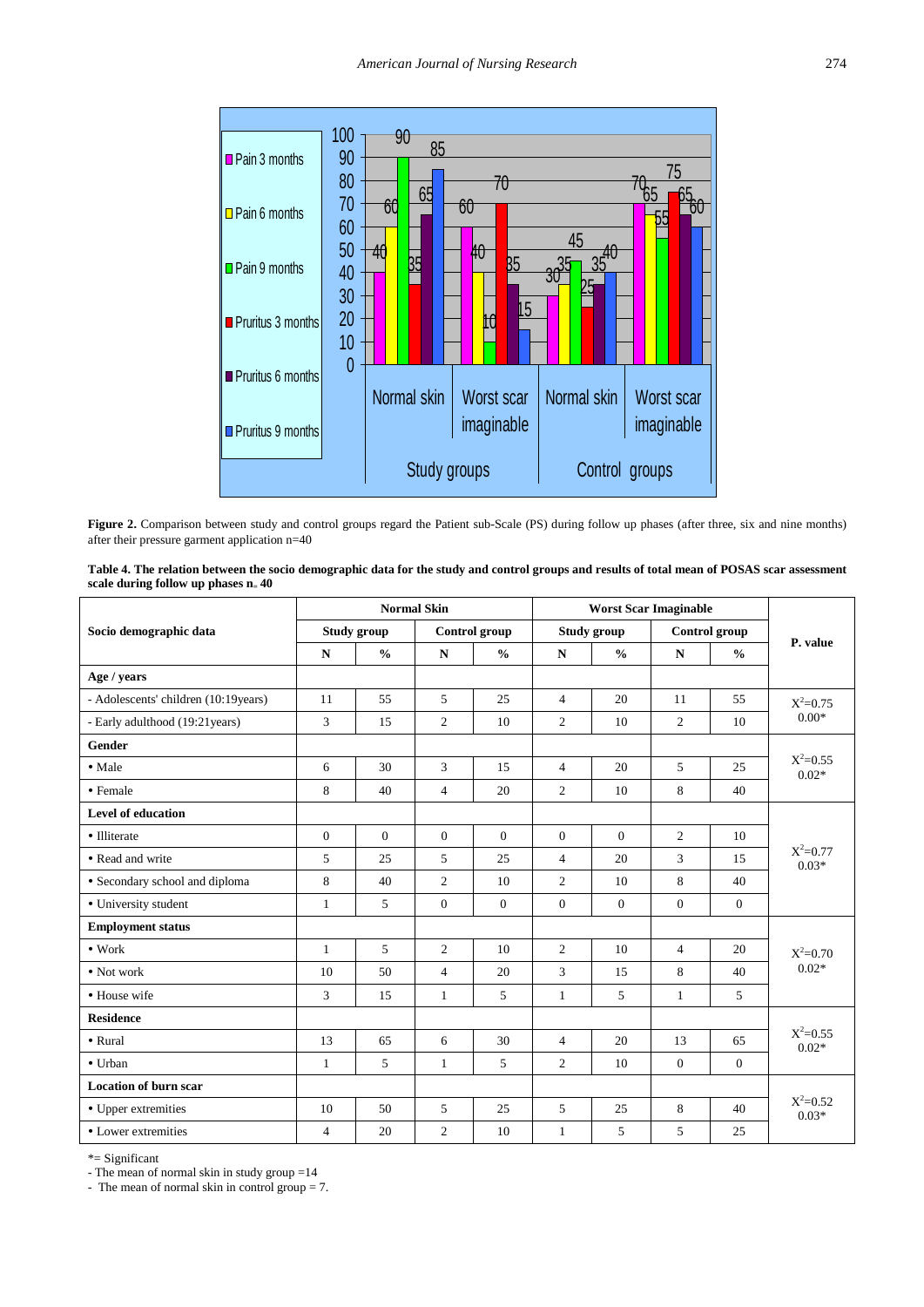<span id="page-6-0"></span>

<span id="page-6-1"></span>Figure 3. The relation between the age and gender for the study and control groups and results of total mean of POSAS scar assessment scale during follow up phases  $n = 40$ 



**Figure 4.** The relation between the level of education for the study and control groups and results of total mean of POSAS scar assessment scale during follow up phases  $n = 40$ 

|                       |  | Table 5. Correlations between Observer Scale and Patient Scale for |  |  |  |
|-----------------------|--|--------------------------------------------------------------------|--|--|--|
|                       |  | the study and the control groups after post burn scare of          |  |  |  |
| adolescents' children |  |                                                                    |  |  |  |

<span id="page-6-2"></span>

|                       | <b>Patient Scale</b> |          |      |          |  |  |  |
|-----------------------|----------------------|----------|------|----------|--|--|--|
|                       | Study                | Control  |      |          |  |  |  |
|                       | R                    |          | R    |          |  |  |  |
| <b>Observer Scale</b> | 0.94                 | $.000**$ | 0.91 | $.000**$ |  |  |  |

\*\*= highly significant.

[Table 5](#page-6-2) shows that, there was a highlest strong positive statistically significant correlation was found between observer scale and patient scale among the study and the control groups in post three observation of burn scare of adolescents' children.

# **4. Discussion**

Burn scar avoidance and administration after skin mending right now incorporates the utilize of pressure garment treatment. These medicines have been schedule practice for burn scar anticipation and administration in spite of the fact that their viability especially in children and adul[t \[11\].](#page-7-10)

The aim of this study to evaluate the using of pressure garment versus hospital routine care on reducing scars immediately after burn surgery.

In the present study about two third were adolescents' children and one fourth were early adult hood in study group, male and female were equal in study group, half of study were have secondary school and diploma education level in study group and two third of study group have upper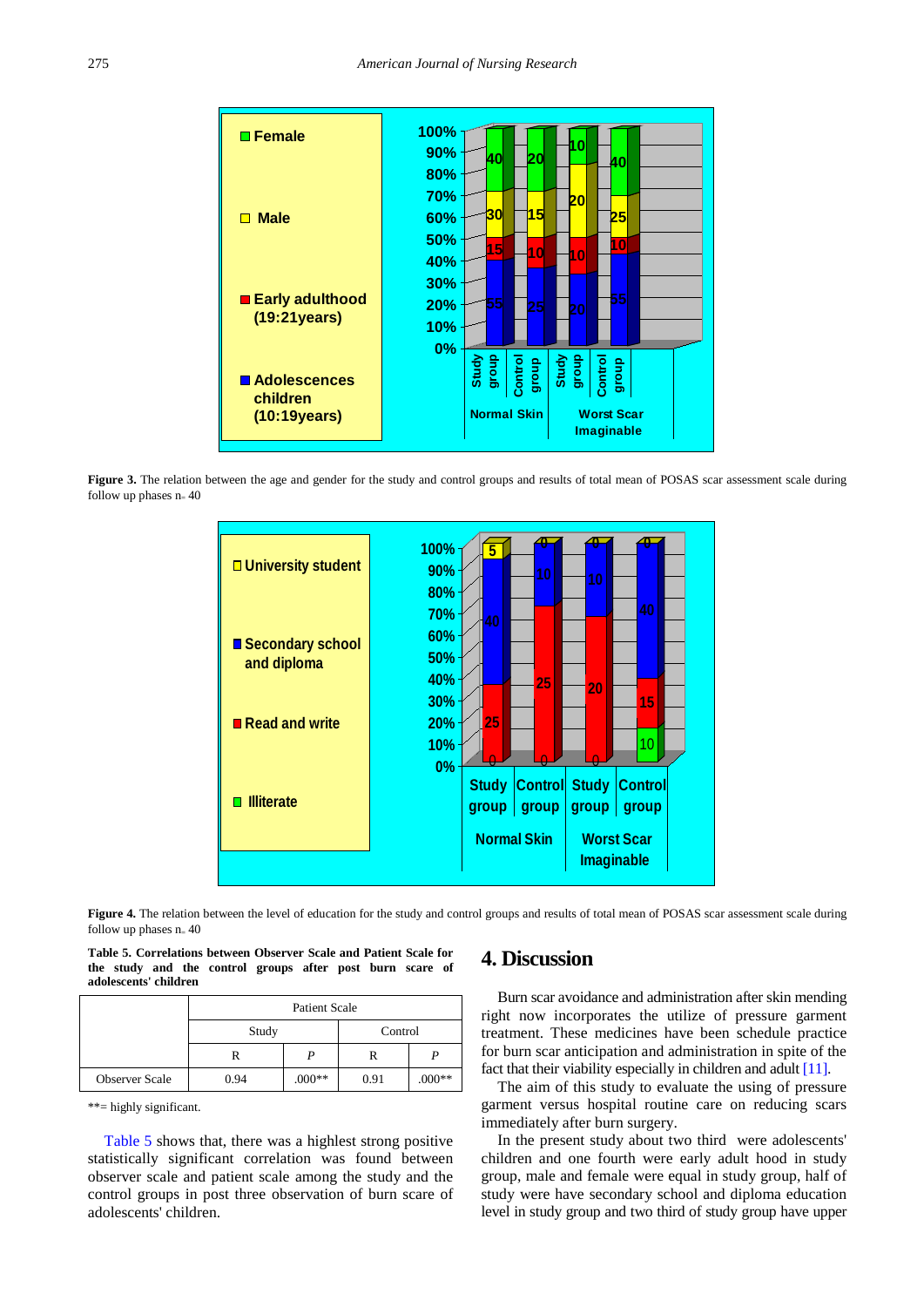extremities burn scare while, in control group about two third adolescents' children and 20% early adult hood, more than half were female, half of control group were have secondary school and diploma education level, and more than half have upper extremities burn scare in control group.

In addition to these physical symptoms, pressure garments may also result in emotional and psychological reactions in children with burn scars through visible cosmetic differences, separate from the visible difference that may result from scarring [\[3\].](#page-7-4)

In this study there were progress and reduced of burn scare of adolescence children and early adulthood from worst scar imaginable to normal skin after three, six and nine months observation of Patient Scale items including: pain and pruritus, in the study groups more than control groups, is in congruence with Engrav, et al., [\[12\]](#page-7-8) who stat that, scar prevention and management interventions are initiated with the goal of preventing or reducing scar itch, pain, erythema and pliability with the ultimate goal of maintaining or improving overall appearance of the scar and quality of life. And Jayne, [\[27\]](#page-8-8) who cited that greatly reducing skin pliability and the current standard of care for the prevention and treatment of scarring following a burn injury is the use of pressure garments [\[27\].](#page-8-8)

In expansion, negligible research has been completed with a pediatric burns populace or with any age gathers employing a wide assessment that investigates the effectiveness of scar avoidance, their effect on wellbeingrelated quality of life on the pediatric patient's adherence to these mediations. While small is known approximately adherence to suggested wear for 23 hours per day and care administrations [\[28\].](#page-8-9)

In the present study after application of pressure garments the pruritus reduced in study group more than control group during follow up phases after three, six and nine months of using pressure garment therapy. Everett, et al., [\[16\]](#page-8-10) who reported that, reduce the pruritus has been found post discharge in approximately 80% of patients after burn injury and has been reported to persist for a prolonged period post burn after application of pressure garment. This symptom has a sustained debilitating impact on patients, influencing wound healing, psychological wellbeing, and engagement in activities of daily living. It is, therefore, important that the prevention and management of burn scars is optimum to reduce the impact of scar sequelae, such as pruritus, on psychosocial development and health-related quality of life including the child's ability to independently complete daily activities; and to prevent future invasive scar interventions.

In the present study the scar thickness improved from worst scar imaginable to normal skin after three, six and nine months when using pressure garment in study group more than control group this finding is agreement with Anthonissen, et al., [\[14\]](#page-7-11) who cited that, scar thickness has traditionally been one of several characteristics used to define the severity of scarring. Scar thickness has been found to be the characteristic that most clearly distinguishes normal skin from hypertrophic scars. Significant reductions in scar redness and thickness were also observed in scars receiving pressure garments therapy [\[29\].](#page-8-11)

The current study showed that, there was statistically significant correlation between the socio demographic data (age, gender, level of education, employment status,

residence and location of burn scar) for the study and control groups and results of total mean of POSAS scar assessment scale during follow up phases (three, six, and nine months) after application of pressure garment for adolescents' children and early adulthood.

# **5. Conclusion**

Pressure garment utilizing was an effective strategy in decreasing burn scar which impacting on mental and activities of day by day living among adolescents' children and early adulthood immediately after burn surgery.

## **6. Recommendations**

Customary preparing programs to keep nurses in burn units upgraded with the evidence-based hones and later methodologies for decreasing burn scar which reflect on persistent physically and mentally.

## **References**

- <span id="page-7-0"></span>[1] Van Baar, ME., Essink-Bot, ML., Oen, IM., Dokter, J., Boxma, H., & van Beeck, EF., (2010). Functional outcome after burns. 32, 1-9.
- <span id="page-7-1"></span>[2] Idriss, N., & Maibach, HI., (2009). Scar assessment scales: A dermatologic overview. Skin Research Technology, 15, 1-5.
- <span id="page-7-4"></span>[3] Tyack, Z., Ziviani J., Kimble R., Plaza A., Jones A., Cuttle L., (2015). Measuring the impact of burn scarring on health-related quality of life: development and preliminary content validation of the Brisbane Burn Scar Impact Profile (BBSIP) for children and adults. Burns. 41(7): 1405-19.
- <span id="page-7-2"></span>[4] Lawrence, JW., Mason ST., Schomer K., Klein MB., (2012). Epidemiology and impact of scarring after burn injury: a systematic review of the literature. J Burn Care Res. 33(1): 136-46.
- [5] Berchialla, P., Gangemi E., Foltran F., Haxhiaj A., Buja A., Lazzarato F., (2014). Predicting severity of pathological scarring due to burn injuries: a clinical decision-making tool using Bayesian networks. Int Wound J. 11(3): 246-52.
- <span id="page-7-3"></span>[6] Renata Fabia MD., (2018). Surgical Treatment of Burns in Children Treatment & Management. Medscape.com/article/934173-treatmrent.
- [7] Simons, M., Price N., Kimble R., Tyack Z., (2016). Patient experiences of burn scars in adults and children and development of a health-related quality of life conceptual model: a qualitative study. Burns. 42(3): 620-32.
- <span id="page-7-5"></span>[8] Richard R., Baryza MJ., Carr JA., (2009). Burn rehabilitation and research: Proceedings of a consensus summit. J Burn Care Res, 30: 543-73, 2009.
- <span id="page-7-6"></span>[9] Van-Buendia LB., Allely RR., Lassiter R., (2010). What's behind the mask? A look at blood flow changes with prolonged facial pressure and expression using laser doppler imaging. J Burn Care Res, 31: 441-7.
- <span id="page-7-7"></span>[10] Macintyre L., (2011). New calibration method for I-scan sensors to enable the precise measurement of pressures delivered by 'pressure garments. Burns, 37: 1174-1181.
- <span id="page-7-10"></span>[11] Friedstat, J., Hultman S., (2014). Hypertrophic burn scar management: what does the evidence show? A systematic review of randomized controlled trials. Ann Plast Surg. 72(6): 198-201.
- <span id="page-7-8"></span>[12] Engrav, LH., Heimbach DM., Rivara FP., Moore ML., Wang J., Carrougher GJ., (2013). 12-year within-wound study of the effectiveness of custom pressure garment therapy. Burns. 36(7): 975-83.
- <span id="page-7-9"></span>[13] Nedelec, B., Rachelska G., Parnell LK., LaSalle L., (2012). Double-blind, randomized, pilot study assessing the resolution of post burn pruritus. J Burn Care Res. 33(3): 398-406.
- <span id="page-7-11"></span>[14] Anthonissen, M., Daly D., Janssens T., Van den Kerckhove E., (2016). The effects of conservative treatments on burn scars: a systematic review. Burns. 42(3): 508-18.